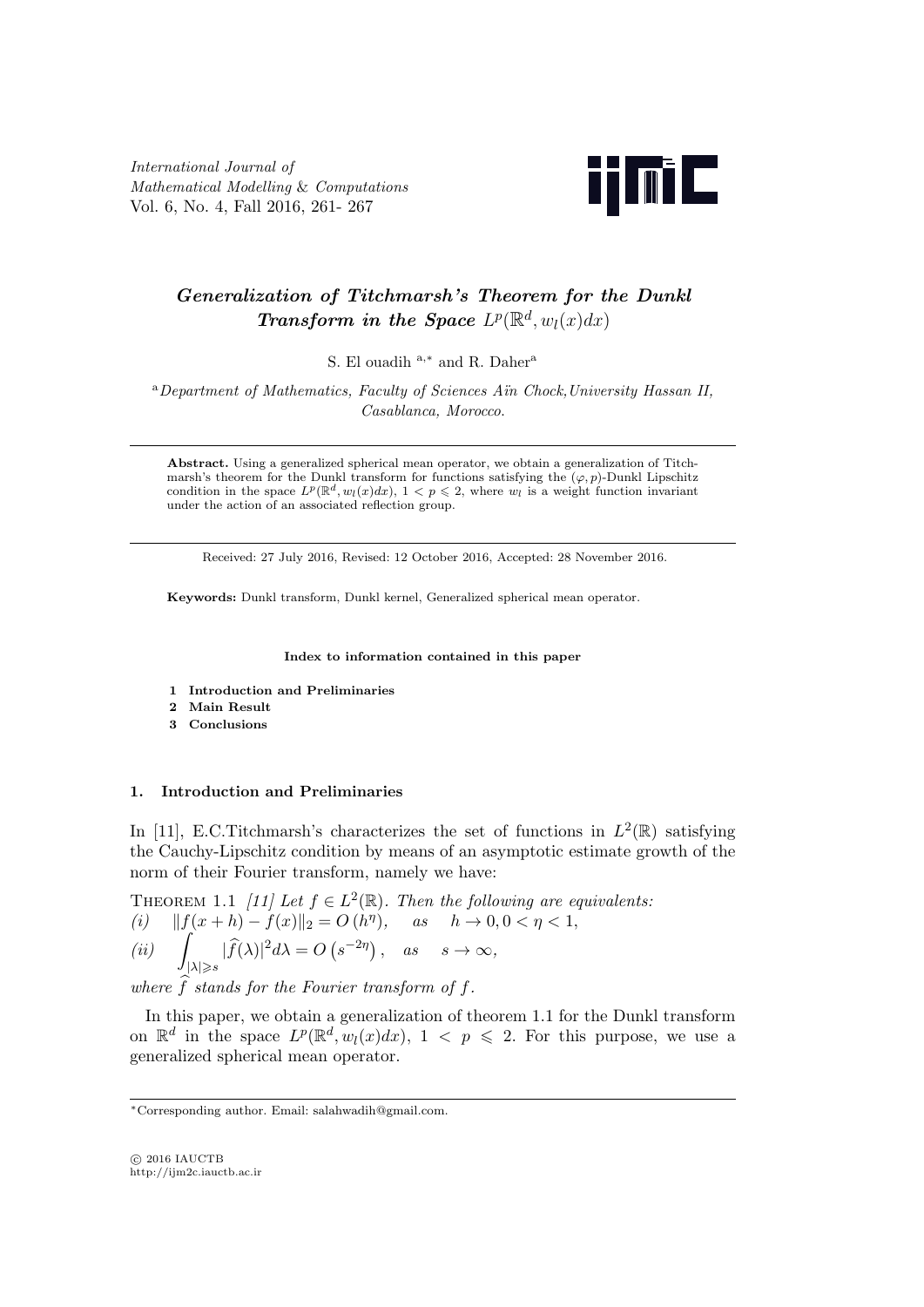We consider the Dunkl operators  $D_j$ ,  $1 \leqslant j \leqslant d$ , on  $\mathbb{R}^d$  which are the differential-difference operators introduced by Dunkl in [4]. These operators are very important in pure mathematics and in physics. The theory of Dunkl operators provides generalizations of various multivariable analytic structures, among others we cite the exponential function, the Fourier transform and the translation operator. For more details about these operators see ([3]-[5]). The Dunkl Kernel  $E_l$  has been introduced by Dunkl in [6]. This Kernel is used to define the Dunkl transform.

Let *R* be a root system in  $\mathbb{R}^d$ , W the corresponding reflection group,  $R_+$  a positive subsystem of *R* ( see [3],[5],[7]-[10]) and *l* a non-negative and W-invariant function defined on *R*. The Dunkl operator is defined for  $f \in C^1(\mathbb{R}^d)$  by

$$
D_j f(x) = \frac{\partial f}{\partial x_j}(x) + \sum_{\alpha \in R_+} l(\alpha) \alpha_j \frac{f(x) - f(\sigma_\alpha(x))}{\langle \alpha, x \rangle}, x \in \mathbb{R}^d \ (1 \leqslant j \leqslant d).
$$

Here  $\langle \cdot, \cdot \rangle$  is the usual Euclidean scalar product on  $\mathbb{R}^d$  with the associated norm |<sup>*.*|</sup> and  $\sigma_{\alpha}$  the reflection with respect to the hyperplane  $H_{\alpha}$  orthogonal to  $\alpha$ , and  $\alpha_j = \langle \alpha, e_j \rangle, (e_1, e_2, ..., e_d)$  being the canonical basis of  $\mathbb{R}^d$ . We consider the weight function

$$
w_l(x) = \prod_{\zeta \in R_+} | \langle \zeta, x \rangle |^{2l(\alpha)}, x \in \mathbb{R}^d,
$$

where  $w_l$  is W-invariant and homogeneous of degree  $2\gamma$  where

$$
\gamma = \gamma(R) = \sum_{\zeta \in R_+} l(\zeta) \geqslant 0.
$$

The Dunkl kernel  $E_l$  on  $\mathbb{R}^d \times \mathbb{R}^d$  has been introduced by C.F.Dunkl in [6]. For  $y \in \mathbb{R}^d$ , the function  $x \mapsto E_l(x, y)$  is the unique solution on  $\mathbb{R}^d$  of the following initial problem

$$
\begin{cases} D_j u(x, y) = y_j u(x, y), & \text{if } 1 \leq j \leq d, \\ u(0, y) = 0, & \text{for all } y \in \mathbb{R}^d, \end{cases}
$$

 $E_l$  is called the Dunkl kernel.

LEMMA 1.2 *[3]* Let  $z, w \in \mathbb{C}^d$  and  $\lambda \in \mathbb{C}$ *1.*  $E_l(z, 0) = 1$ ,  $E_l(z, w) = E_l(w, z)$ ,  $E_l(\lambda z, w) = E_l(z, \lambda w)$ . *2. For all*  $\nu = (\nu_1, ..., \nu_d) \in \mathbb{N}^d, x \in \mathbb{R}^d, z \in \mathbb{C}^d$ , we have

$$
|\partial_z^{\nu} E_l(x;z)| \leqslant |x|^{\nu|} exp(|x| |Re z|),
$$

*where*

$$
\partial_z^{\nu} = \frac{\partial^{|\nu|}}{\partial_{z_1}^{\nu_1} \dots \partial_{z_d}^{\nu_2}}, |\nu| = \nu_1 + \dots + \nu_d.
$$

*In particular*  $|\partial_z^{\nu}E_l(ix;z)| \leqslant |x|^{\mid \nu \mid}$  *for all*  $x, z \in \mathbb{R}^d$ .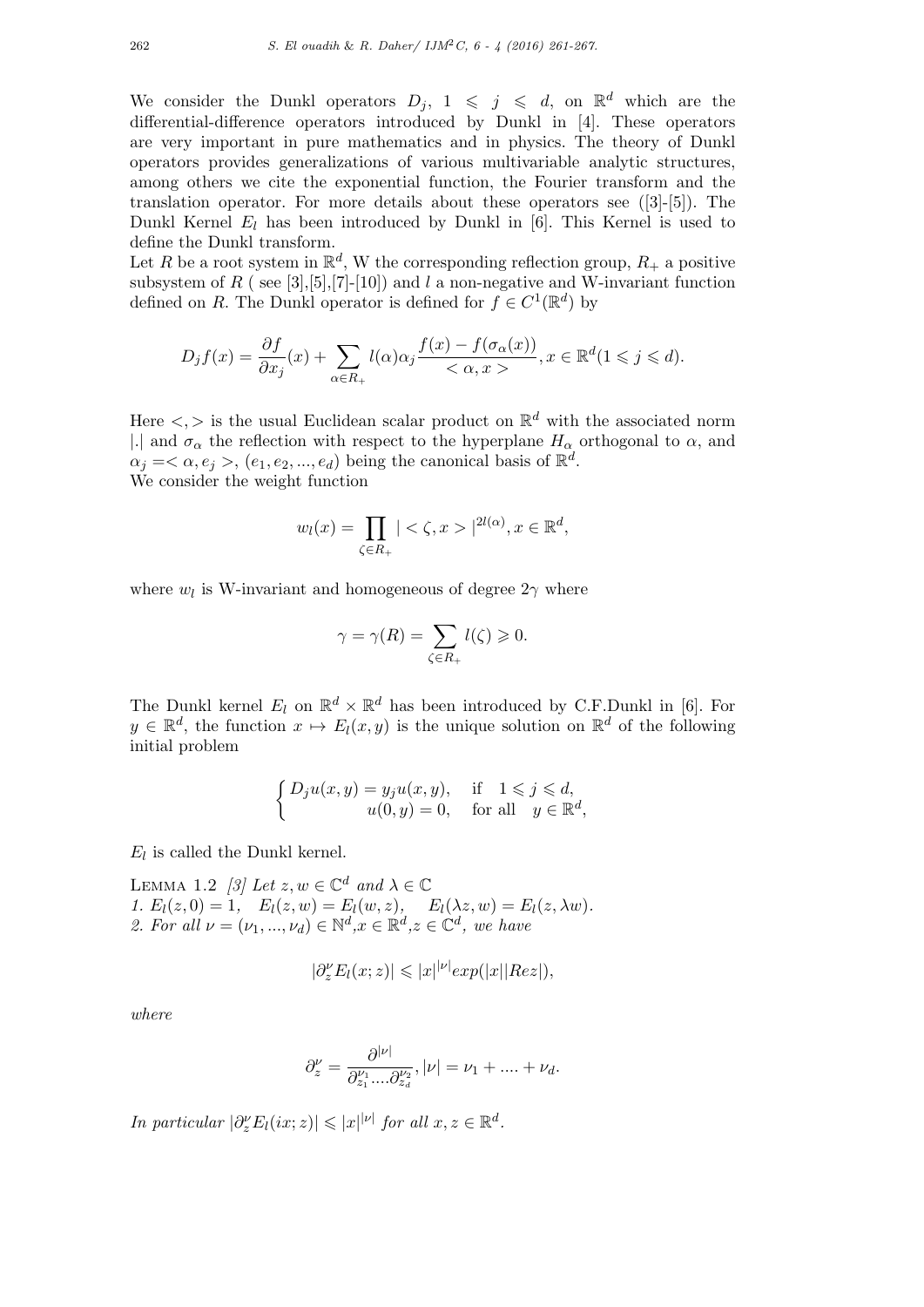We denote by  $L_l^p$  $l^p(\mathbb{R}^d) = L^p(\mathbb{R}^d, w_l(x)dx), 1 < p \leq 2$ , the space of measurable functions on  $\mathbb{R}^d$  with the norm

$$
||f||_{p,l} = \left(\int_{\mathbb{R}^d} |f(x)|^p w_l(x) dx\right)^{\frac{1}{p}} < \infty,
$$

and  $\Delta_l$  the Dunkl Laplacian defined by

$$
\Delta_l = \sum_{i=1}^d D_j^2.
$$

The Dunkl transform is defined for  $f \in L^1_l(\mathbb{R}^d) = L^1(\mathbb{R}^d, w_l(x)dx)$  by

$$
\mathcal{F}(f)(\xi) = \widehat{f}(\xi) = c_l^{-1} \int_{\mathbb{R}^d} f(x) E_l(-i\xi, x) w_l(x) dx,
$$

where the constant  $c_l$  is given by

$$
c_l = \int_{\mathbb{R}^d} e^{-\frac{|z|^2}{2}} w_l(z) dz.
$$

The Dunkl transform shares several properties with its counterpart in the classical case, we mention here in particular that Plancherel's theorem holds in  $L^2_l(\mathbb{R}^d)$ , when both *f* and  $\widehat{f}$  are in  $L_l^1(\mathbb{R}^d)$ , we have the inversion formula

$$
f(x) = \int_{\mathbb{R}^d} \widehat{f}(\xi) E_l(ix, \xi) w_l(\xi) d\xi, x \in \mathbb{R}^d.
$$

By Plancherel's theorem and the Marcinkiewicz interpolation theorem (see [12]), we get for  $f \in L_l^p$  $l^p(\mathbb{R}^d)$  with  $1 < p \leqslant 2$  and *q* such that  $\frac{1}{p} + \frac{1}{q} = 1$ ,

$$
\|\mathcal{F}(f)\|_{q,l} \leqslant K \|f\|_{p,l},\tag{1}
$$

where *K* is a positive constant.

The generalized spherical mean value of  $f \in L_l^p$  $l^p$ ( $\mathbb{R}^d$ ) is defined by

$$
M_h f(x) = \frac{1}{d_l} \int_{\mathbb{S}^{d-1}} \tau_x f(hy) d\eta_l(y), x \in \mathbb{R}^d, h > 0,
$$

where  $\tau_x$  Dunkl translation operator (see [10], [13]),  $\eta$  be the normalized surface measure on the unit sphere  $\mathbb{S}^{d-1}$  in  $\mathbb{R}^d$  and set  $d\eta_l(y) = w_l(y)d\eta(y)$   $\eta_l$  is a Winvariant measure on  $\mathbb{S}^{d-1}$  and  $d_l = \eta_l(\mathbb{S}^{d-1})$ . We see that  $M_h f \in L_l^p$  $L_l^p(\mathbb{R}^d)$  whenever  $f \in L_l^p$  $l^p(\mathbb{R}^d)$  and

$$
||M_hf||_{p,l} \leq ||f||_{p,l},
$$

for all  $h > 0$ . For  $\beta \geq \frac{-1}{2}$ , we introduce the Bessel normalized function of the first kind  $j_{\beta}$  defined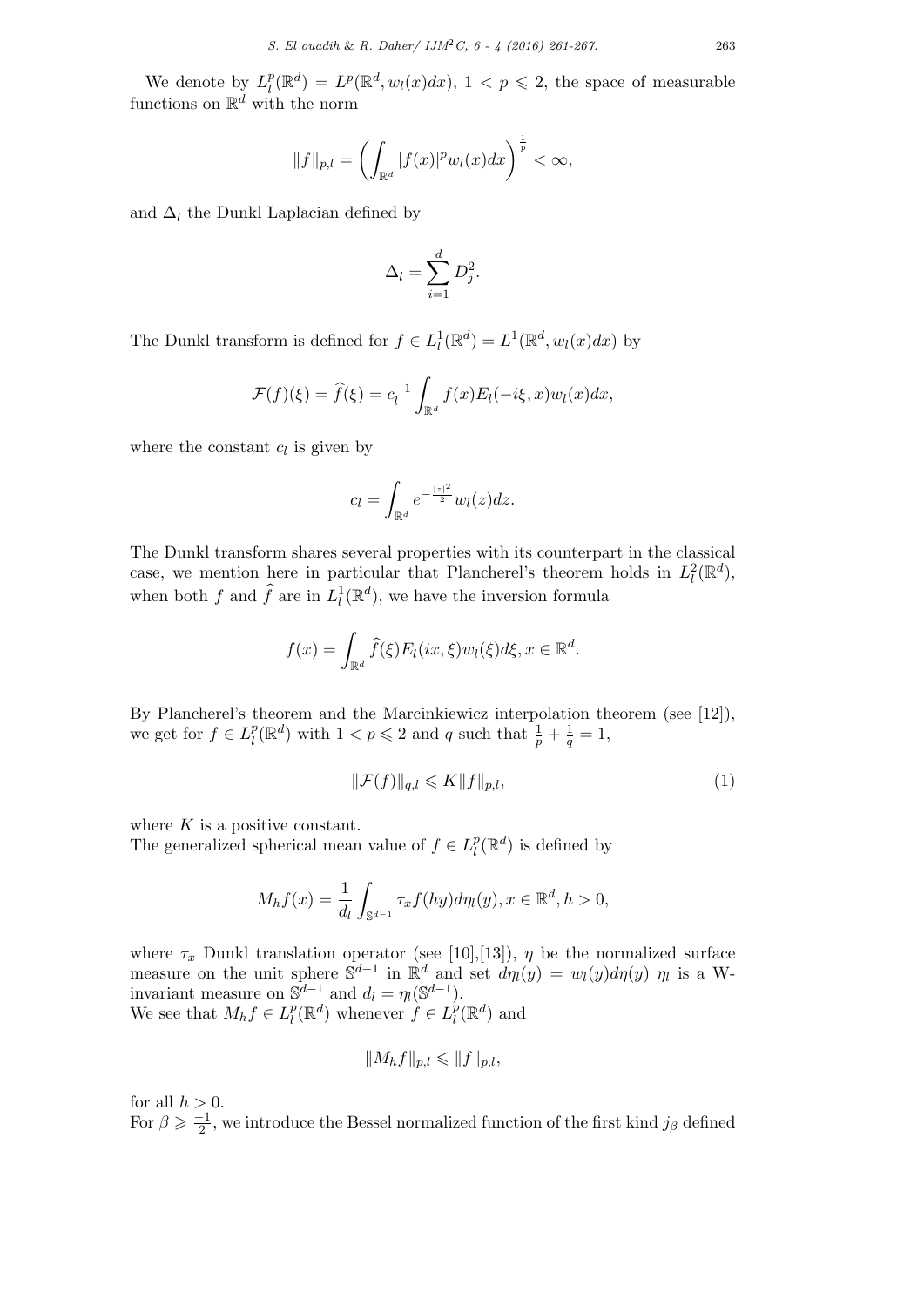by

$$
j_{\beta}(z) = \Gamma(\beta + 1) \sum_{n=0}^{\infty} \frac{(-1)^n (z/2)^{2n}}{n! \Gamma(n + \beta + 1)}, \quad z \in \mathbb{C}.
$$

Lemma 1.3 *(Analog of lemma 2.9 in [2]) The following inequality is true*

$$
|1 - j_{\beta}(x)| \geqslant c,
$$

*with*  $|x| \geq 1$ *, where*  $c > 0$  *is a certain constant which depend only on*  $\beta$ *.* LEMMA 1.4 *[8] Let*  $f \in L_l^p$  $_{l}^{p}(\mathbb{R}^{d})$ *.* Then

$$
\widehat{M_h f}(\xi) = j_{\gamma + \frac{d}{2} - 1}(h|\xi|) \widehat{f}(\xi).
$$

The first and higher order finite differences of  $f(x)$  are defined as follows

$$
Z_h f(x) = (M_h - I)f(x),
$$

where I is the identity operator  $L_l^p$  $_l^p(\mathbb{R}^d)$ .

$$
Z_h^k f(x) = Z_h(Z_h^{k-1} f(x)) = (M_h - I)^k f(x) = \sum_{i=0}^k (-1)^{k-i} {k \choose i} M_h^i f(x),
$$

where  $M_h^0 f(x) = f(x)$ ,  $M_h^i f(x) = M_h(M_h^{i-1} f(x))$ ,  $i = 1, 2, ...$  and  $k = 1, 2, ...$ Let  $W_{p,l}^k$ ,  $1 < p \leq 2$ , be the Sobolev space constructed by the operator  $\Delta_l$ , i.e.,

$$
W_{p,l}^k = \{ f \in L_l^p(\mathbb{R}^d) : \Delta_l^r f \in L_l^p(\mathbb{R}^d); r = 1, 2, ..., k \},\
$$

where  $\Delta_l^0 f = f$ ,  $\Delta_l^r f = \Delta_l(\Delta_l^{r-1} f)$ . In view ([3] or [5]) we can write

$$
\widehat{D_j f}(y) = iy_j \widehat{f}(y), j = 1, ..., d; y \in \mathbb{R}^d.
$$
\n<sup>(2)</sup>

From formula (2) and lemma 1.4, we obtain

$$
\widehat{Z_h^k \Delta_l^r f}(\xi) = |\xi|^{2r} (j_{\gamma + \frac{d}{2}-1}(h|\xi|) - 1)^k \widehat{f}(\xi).
$$

By (1) we get for  $f \in W_{p,l}^k$ ,

$$
\int_{\mathbb{R}^d} |\xi|^{2qr} |1 - j_{\gamma + \frac{d}{2} - 1}(h|\xi|)|^{qk} |\widehat{f}(\xi)|^q w_l(\xi) d\xi \leqslant K^q \| Z_h^k \Delta_l^r f(x) \|_{p,l}^q, \tag{3}
$$

where  $\frac{1}{p} + \frac{1}{q}$  $\frac{1}{q} = 1.$ 

## **2. Main Result**

In this section we give the main results of this paper. We need first to define  $(\varphi, p)$ -Dunkl Lipschitz class.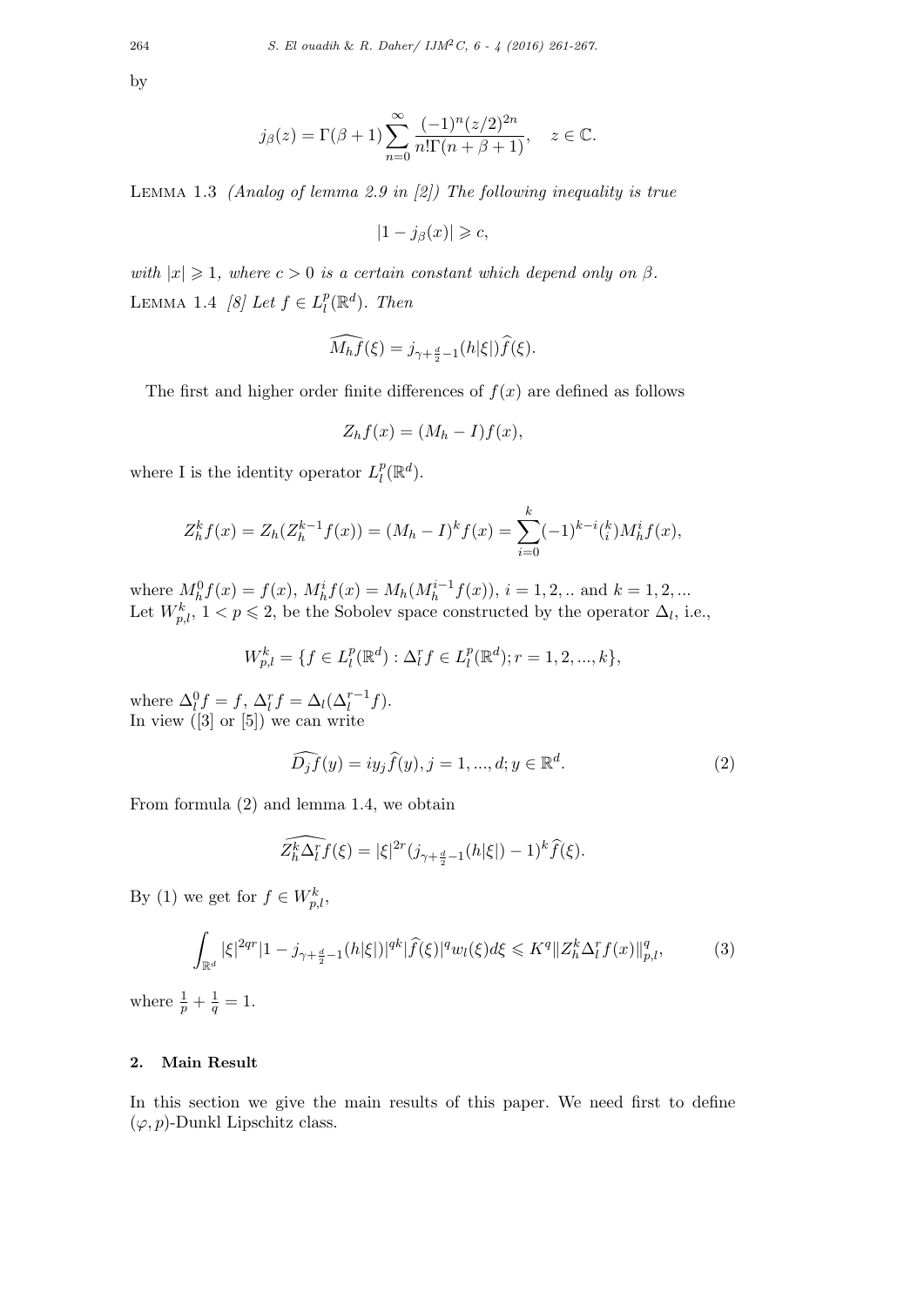DEFINITION 2.1 *A function*  $f \in W_{p,l}^k$  *is said to be in the*  $(\varphi, p)$ *-Dunkl Lipschitz class, denoted by*  $Lip(\varphi, p)$ *, if* 

$$
||Z_h^k \Delta_l^r f(x)||_{p,l} = O(\varphi(h)), \quad as \quad h \to 0, \gamma \geqslant 0,
$$

*where*

 $i) \varphi(t)$  *a continuous increasing function on*  $[0, \infty)$ *, ii)*  $\varphi(0) = 0$ *,*  $\phi(t) = \varphi(t)\varphi(s)$  *for all*  $t, s \in [0, \infty)$ .

THEOREM 2.2 Let  $f \in W_{p,l}^k$ . If  $f(x)$  belong to  $Lip(\varphi, p)$ , then

$$
\int_{|\xi|\geqslant s} |\xi|^{2qr} |\widehat{f}(\xi)|^q w_l(\xi) d\xi = O\left(\varphi(s^{-q})\right), s \to \infty,
$$

*where*  $\frac{1}{p} + \frac{1}{q}$  $\frac{1}{q} = 1.$ 

*Proof* Suppose that  $f \in Lip(\varphi, p)$ . Then

$$
||Z_h^k \Delta_l^r f(x)||_{p,l} = O(\varphi(h)), \quad h \to 0.
$$

From (3), we have

$$
||Z_h^k \Delta_l^r f(x)||_{p,l}^q = \int_{\mathbb{R}^d} |\xi|^{2qr} |1 - j_{\gamma + \frac{d}{2} - 1}(h|\xi|)|^{qk} |\widehat{f}(\xi)|^q w_l(\xi) d\xi.
$$

If  $|\xi| \in \left[\frac{1}{h}\right]$  $\frac{1}{h}$ ,  $\frac{2}{h}$  $\frac{2}{h}$  then  $h|\xi| \geq 1$  and lemma 1.3 implies that

$$
1\leqslant \frac{1}{c^{qk}}|1-j_{\gamma+\frac{d}{2}-1}(h|\xi|)|^{qk}.
$$

Then

$$
\int_{\frac{1}{h}\leqslant |\xi|\leqslant \frac{2}{h}} |\xi|^{2qr} |\widehat{f}(\xi)|^q w_l(\xi) d\xi \leqslant \frac{1}{c^{2k}} \int_{\frac{1}{h}\leqslant |\xi|\leqslant \frac{2}{h}} |\xi|^{2qr} |1-j_{\gamma+\frac{d}{2}-1}(h|\xi|)|^{qk} |\widehat{f}(\xi)|^q w_l(\xi) d\xi
$$
  

$$
\leqslant \frac{1}{c^{2k}} \int_{\mathbb{R}^d} |\xi|^{2qr} |1-j_{\gamma+\frac{d}{2}-1}(h|\xi|)|^{qk} |\widehat{f}(\xi)|^q w_l(\xi) d\xi
$$
  

$$
= O\left((\varphi(h))^q\right)
$$
  

$$
= O\left((\varphi(h^q)\right).
$$

We obtain

$$
\int_{s\leqslant |\xi|\leqslant 2s} |\xi|^{2qr} |\widehat{f}(\xi)|^q w_l(\xi) d\xi \leqslant C' \varphi(s^{-q}),
$$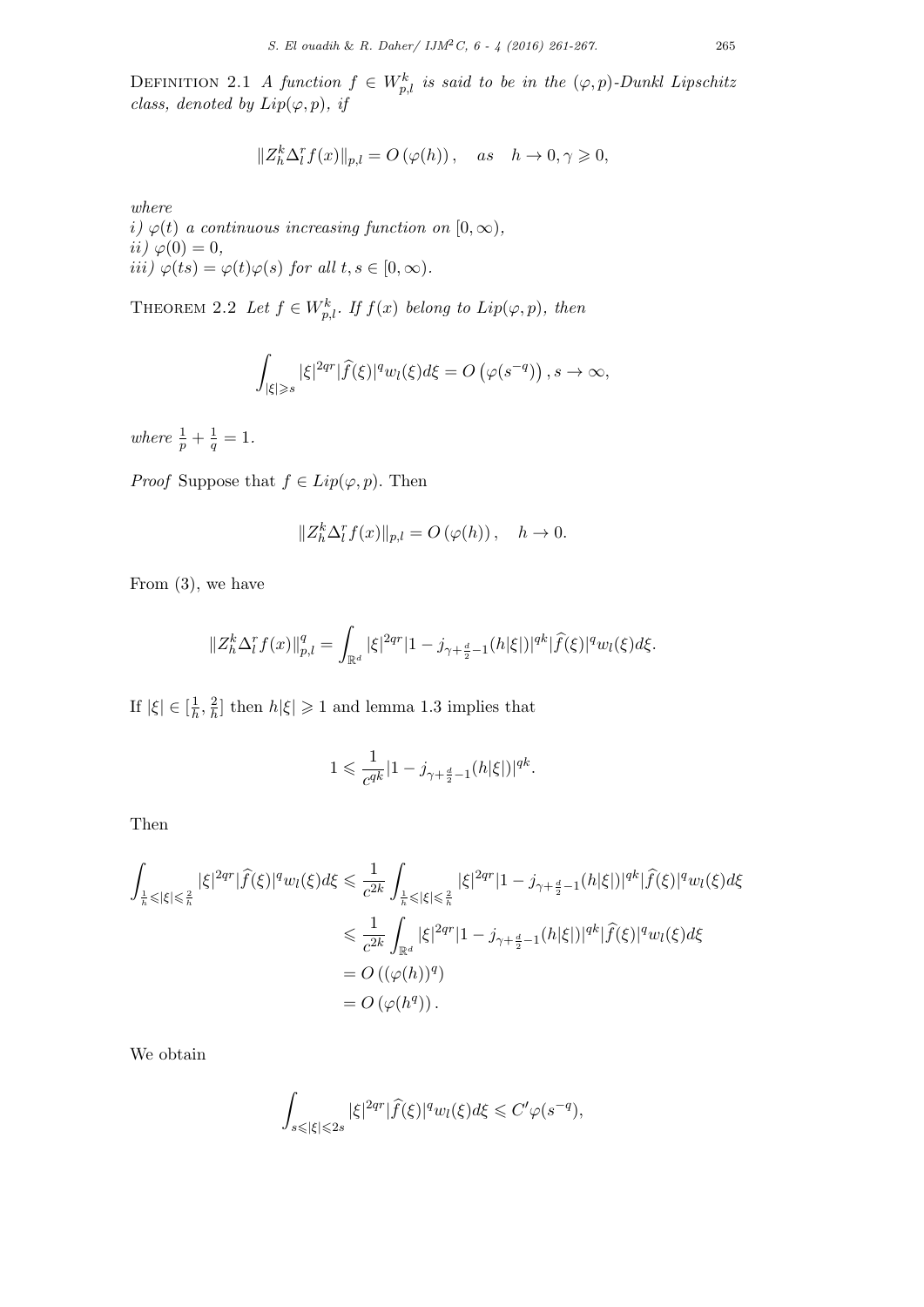where  $C'$  is a positive constant. Now,

$$
\int_{|\xi| \geqslant s} |\xi|^{2qr} |\widehat{f}(\xi)|^q w_l(\xi) d\xi = \sum_{i=0}^{\infty} \int_{2^i s}^{2^{i+1}s} |\xi|^{2qr} |\widehat{f}(\xi)|^q w_l(\xi) d\xi
$$
  
\n
$$
\leqslant C' \left( \varphi(s^{-q}) + \varphi((2s)^{-q}) + \varphi((4s)^{-q}) + \cdots \right)
$$
  
\n
$$
\leqslant C' \varphi(s^{-q}) \left( 1 + \varphi(2^{-q}) + \varphi((2^{-q})^2) + \varphi((2^{-2})^3) + \cdots \right)
$$
  
\n
$$
\leqslant C' \varphi(s^{-q}) \left( 1 + \varphi(2^{-q}) + \varphi^2(2^{-q}) + \varphi^3(2^{-q}) + \cdots \right)
$$
  
\n
$$
\leqslant K_{\varphi} \varphi(s^{-q}),
$$

where  $K_{\varphi} = C'(1 - \varphi(2^{-q}))^{-1}$  since  $\varphi(2^{-q}) < 1$ . Consequently

$$
\int_{|\xi|\geqslant s} |\xi|^{2qr} |\widehat{f}(\xi)|^q w_l(\xi) d\xi = O\left(\varphi(s^{-q})\right), \quad as \quad s \to \infty.
$$

■

COROLLARY 2.3 Let  $f \in W_{p,l}^k$  and let

$$
||Z_h^k \Delta_l^r f(x)||_{p,l} = O(\varphi(h)), \quad as \quad h \to 0.
$$

*Then*

$$
\int_{|\xi|\geqslant s} |\widehat{f}(\xi)|^q w_l(\xi) d\xi = O\left(s^{-2qr} \varphi(s^{-q})\right), \quad as \quad s \to \infty,
$$

*where*  $\frac{1}{p} + \frac{1}{q}$  $\frac{1}{q} = 1.$ 

## **3. Conclusions**

In this work we have succeeded to generalize the theorem 1.1 for the Dunkl transform in the space  $L^p(\mathbb{R}^d, w_l(x)dx)$ . We proved that  $f(x)$  belong to  $Lip(\varphi, p)$  Then

$$
\int_{|\xi|\geqslant s} |\widehat{f}(\xi)|^q w_l(\xi) d\xi = O\left(s^{-2qr} \varphi(s^{-q})\right), \quad as \quad s \to \infty,
$$

where  $\frac{1}{p} + \frac{1}{q}$  $\frac{1}{q} = 1.$ 

### **Acknowledgements**

The authors would like to thank the referee for his valuable comments and suggestions.

### **References**

- [1] V. A. Abilov and F. V. Abilova, Approximation of functions by Fourier-Bessel sums. Izv. Vyssh. Uchebn. Zaved, **8** (2001) 3-9.
- [2] E. S. Belkina and S. S. Platonov, Equivalence of K-functionals and modulus of smoothness constructed by generalized Dunkl translations. Izv. Vyssh. Uchebn. Zaved, **8** (2008) 3-15.
- [3] M. F. E. de Jeu, The Dunkl transform. Inv. Math, **113** (1993) 147-162.